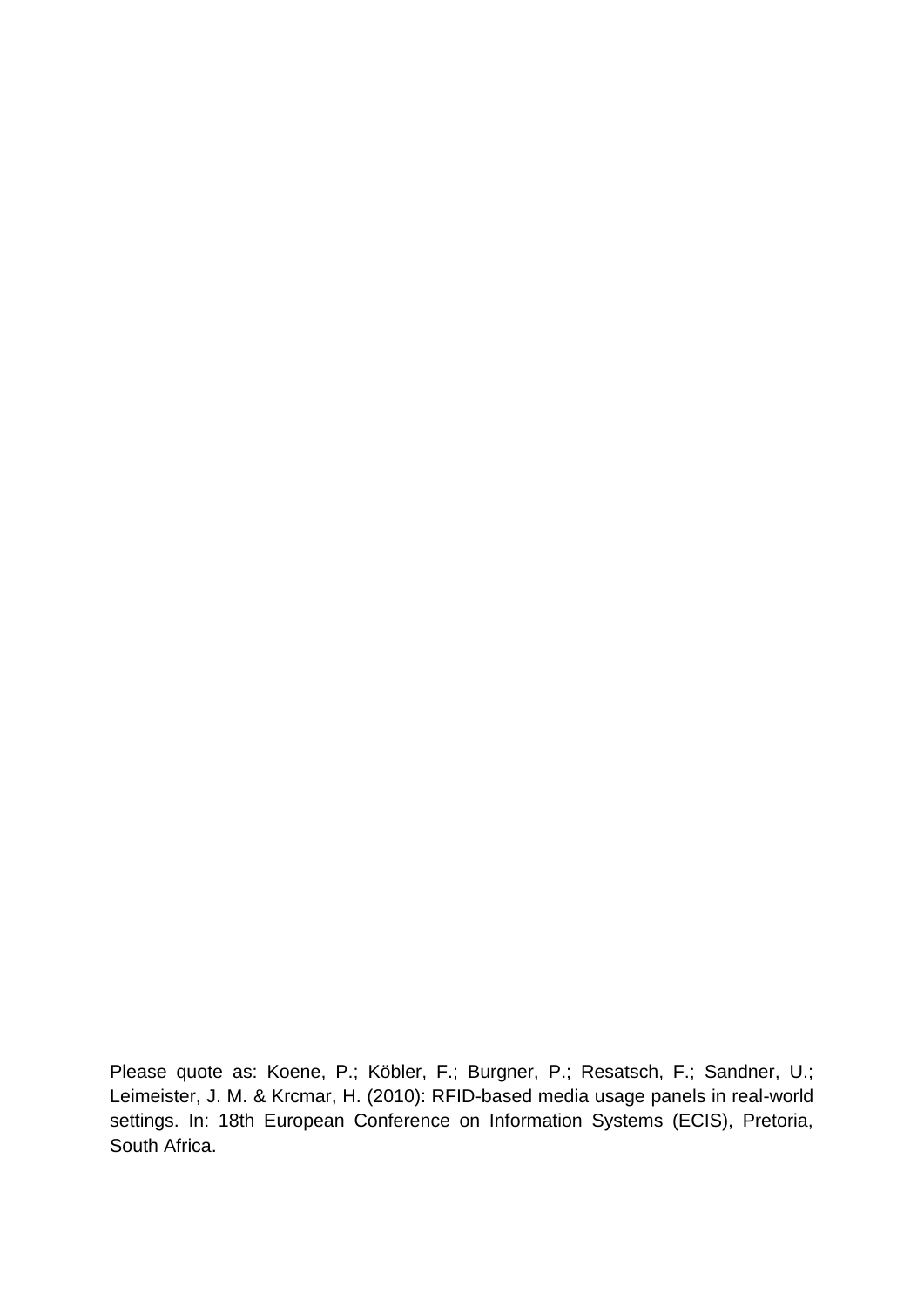# RFID-BASED MEDIA USAGE PANELS IN REAL-WORLD SETTINGS

- Koene, Philip, Technische Universität München, Chair for Information Systems, Boltzmannstr. 3, 85748 Garching bei München, DE, Philip.Koene@in.tum.de
- Köbler, Felix, Technische Universität München, Chair for Information Systems, Boltzmannstr. 3, 85748 Garching bei München, DE, Felix.Köbler@in.tum.de
- Burgner, Peter, Technische Universität München, Chair for Information Systems, Boltzmannstr. 3, 85748 Garching bei München, DE
- Resatsch, Florian, Servtag Corporation, Chausseestrasse 16, 10115 Berlin, DE, resatsch@servtag.com
- Sandner, Uwe, Servtag Corporation, Chausseestrasse 16, 10115 Berlin, DE, sandner@servtag.com
- Leimeister, Jan Marco, Kassel University, Information Systems, Nora-Platiel-Str. 4, 34127 Kassel, DE, leimeister@uni-kassel.de
- Krcmar, Helmut, Technische Universität München, Chair for Information Systems, Boltzmannstr. 3, 85748 Garching bei München, DE, krcmar@in.tum.de

#### Abstract

*Traditional paper-based longitudinal or cross section panel surveys, used for market research are time and cost consuming and can suffer from contaminating effects like social desirability bias or respondent conditioning. Electronic data capture methods can improve the time and cost efficiency of market research panels. Radio Frequency Identification (RFID) technology allows a seamless and non-intrusive integration of information systems into everyday life environments. This enables the automated electronic acquisition of media usage data, without direct interference with the media consumption and thus without the contaminating effects of traditional panel surveys. Consequently, we introduce an RFID-based prototype system called MUSE (Media Usage in Supportive Environments) that supports automatic measurements of print media usage in public environments. MUSE was tested in an initial field study over the course of six weeks in the waiting room of a German medical practice. The study showed that MUSE could monitor the usage of print media, laid out for waiting patients, autonomously and with minimal errors. Furthermore, the RFID technology was perceived as nonintrusive. This study is the first to show how RFID enhanced real world settings can be used for nonintrusive media usage analysis in real life. Based on the findings we derive recommendations for future research for RFID supported media usage analysis.* 

*Keywords: Market research, electronic data capture, RFID, social desirability bias.*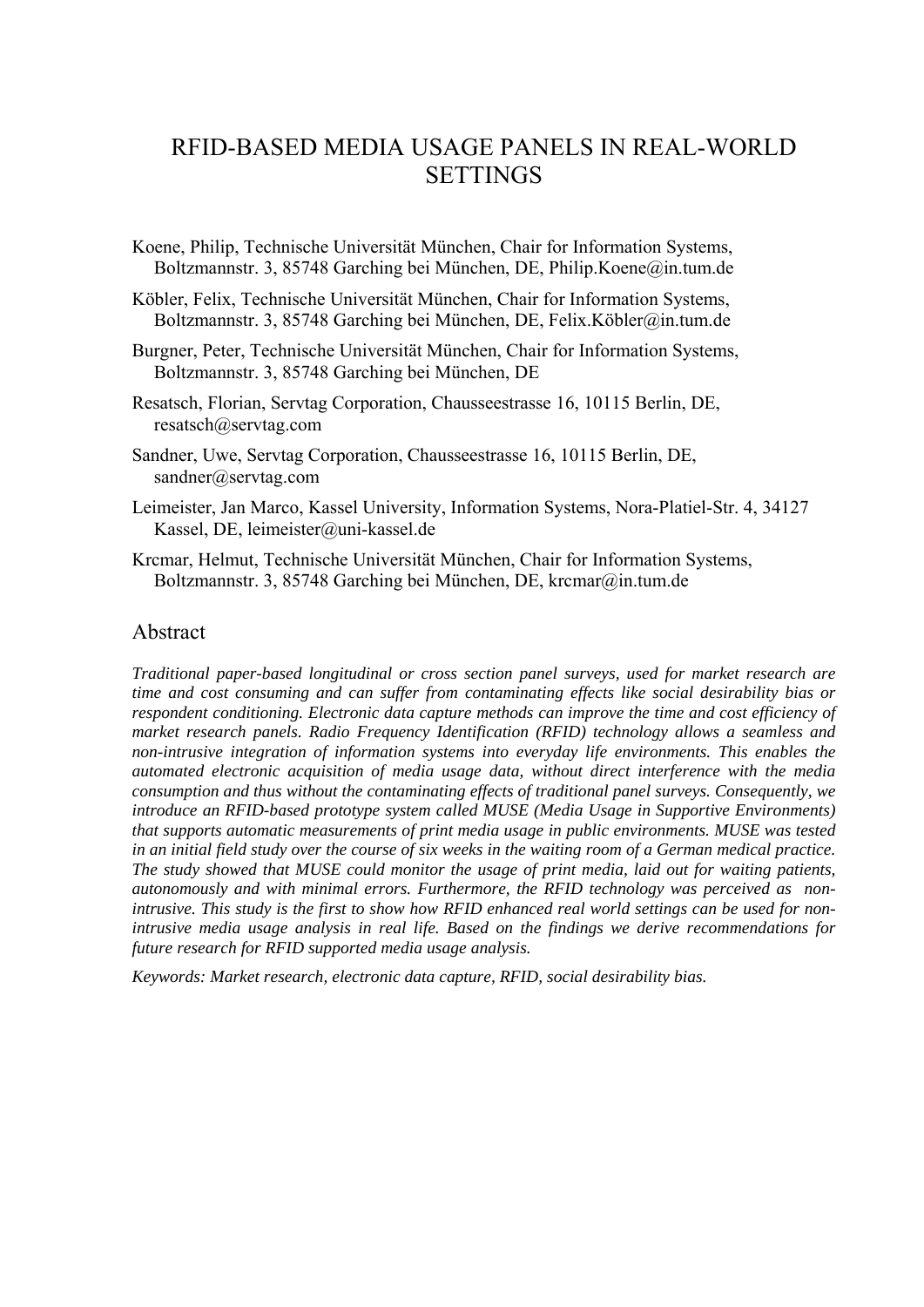# **1 INTRODUCTION**

Since the advancement of standardization in radio frequency identification (RFID), the interest in using the technology for the tracking and tracing of items and products in retail supply chains has risen in the past years. RFID technology features seamless and non-intrusive integration of novel applications and services into everyday life environments (Leimeister & Knebel & Krcmar 2007, Resatsch & Sandner & Leimeister & Krcmar 2008). This vision is referred to as "Ubiquitous Computing", in which computers as hardware artifacts dissolve and devolve into intelligent objects (Weiser 1991), also known as "the internet of things" (Gershenfeld & Krikorian & Cohen 2004). The motivation for the underlying study is based on the mentioned non-intrusive integration of information system (IS) solutions into everyday life environments - enabled by RFID technology - for the purpose of real time and accurate data collection.

This motivation led to the initial idea of a prototype, which was planned to support people who buy magazines with additional benefits in the form of value-added services (VAS), and at the same time help publishers of print media with the generation of data on user behaviour in panels. Upon further elaborating on this initial idea, we realized that media panels can be highly cost intensive and do suffer panel effects, such as social desirability bias or respondent attrition and reactivity, stemming from repeated measurement (Duncan & Neil & Paul 2001, Singleton & Straits 2005). Consequently, we established a concept for an electronic data capture (EDC) prototype called MUSE (Media Usage in Supportive Environments)<sup>1</sup>, supporting automatic measurements of print media usage, integrating RFID technology. Assuming that RFID tags will be an integral part of future print media, our aim is to evaluate and present a first approach on how studies on media consumption can be supported and realized by ubiquitous RFID technology concepts, in order to overcome panel bias effects, inaccuracies, troubles and cost in data collection processes. Accurately collected data on reading patterns and durations and interests of readers is critical to publishing houses in a fast moving and changing market environment.

In the subsequent chapters we will first give an overview of related research on RFID technology, EDC methods and panel effects. We then present the MUSE prototype, its application environment and its technical implementation. The performance of the MUSE prototype application was evaluated from a technological, user and company perspective in a six week field study<sup>2</sup>. The results of this evaluation are elaborated. We close with a discussion of the contributions from this research, its implications and the derived recommendations for future research on RFID supported media usage analysis.

## **2 RELATED WORK**

 $\overline{a}$ 

A vast body of literature focuses on the application of RFID technology in retail business processes optimizing and solving complex logistics, tracking and tracing problems of objects within the supply chain (Fleisch & Thiesse 2007, Knebel & Leimeister & Krcmar 2007, Loebbecke & Palmer 2006, Murphy-Hoye & Lee & Rice 2005). More recent publications describe the application of RFID technology in retail marketing (Resatsch & Karpischek & Sandner & Hamacher 2007) and for general

<sup>&</sup>lt;sup>1</sup> The MUSE prototype was developed in the context of the research project Mobil50+ (Innovative NFC- und IT-basierte Dienstleistungen für mobiles Leben und Aktivität der Generation 50+). Mobil50+ is funded by the German Federal Ministry of Education and Research (BMBF - FKZ: 01FC08046). It is a joint project of the Technische Universität München and various partners. For further information, see www.projekt-mobil50.de.

<sup>2</sup> The authors would like to thank Prof. Dr. Dr. Thomas Schildhauer from the Institute of Electronic Business (IEB) and Dr. med. Sabine Schildhauer for their support in the project. Sabine allowed us to use her practice for the case study. The authors' gratitude also goes to Aico Osterkamp and Dr. Michael Hallemann for their support from a publisher point of view.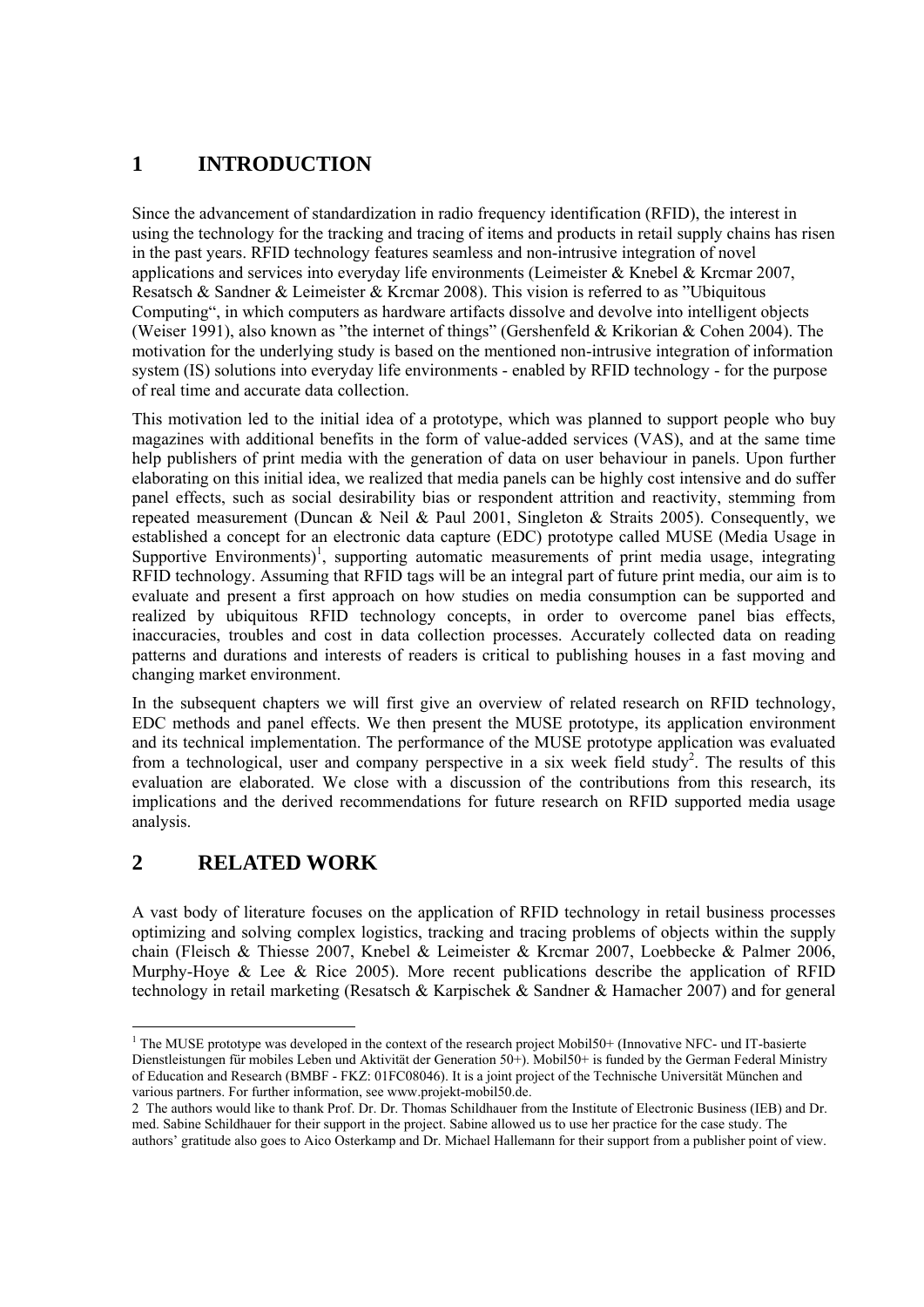marketing purposes (Doyle 2004). According to Resatsch (2007), ubiquitous RFID infrastructures on item level could generate a better understanding of the technology and boost its perceived value. This trend can be seen in combination with results from literature that document and postulate changes and upheavals in the print media sector (Henning  $&$  Simon 2007), primarily caused by the introduction of novel media outlets. Based on these two trends, we generated our initial idea of a prototype which was planned to support people who buy magazines with additional benefits (e.g. VAS) using RFID technology and additionally help publishers of print media with the EDC of user behaviour observations.

There exists a comparatively large body of literature on the various occurrences of EDC for survey taking, ranging from comparisons of web and paper based surveys (Stanton 1998) to the usability of different computer assisted interviewing methods (Couper 2000). The main incentive for the use of EDC in surveys is the fact that the data is collected in digital form, ready for an instant data analysis, thus cutting costs on digitalization and improving data quality, as evidenced in various studies (El Emam & Jonker & Sampson & Krleza-Jerić & Neisa 2009, Hyde 1998). The most widespread application of EDC surveys seems to be in the field of clinical trial research. In that research field, there is a noticeable trend going from remote data entry by the patients or care personnel through a web based user interface to a direct capture of the data using barcode scanning, or most recently, RFID tags. This allows further improvement of generated data quality and enables cost reduction (Hyde 1998, Morak & Hayn & Kastner & Drobics & Schreier 2009, Smith & Offodile 2002).

Weber (2008) describes how the use of mobile devices for EDC in panel surveys can lead to cost and time reduction and improvements in recruiting methods. Concerning recruiting purposes, he mentions the application of RFID tags on real life objects to approach "particular target groups at specific locations", what he calls "location based recruiting".

Other EDC research approaches, especially in the domain of psychology, track the eye movement of individuals while looking at printed advertisement (Rayner & Rotello & Stewart & Keir & Duffy 2001) to understand user behaviour in print media consumption.

Considering the implications of the advantages of EDC, we found that traditional paper based media panels can also be highly cost intensive and additionally suffer panel effects, such as panel nonresponse and panel conditioning, reported by Duncan et al. (2001). Panel conditioning describes the phenomenon, where "responses in a given interviewing round may be conditioned by participation in prior rounds of interviews" (Duncan et al. 2001). One exemplary result of panel non-responses are missing data sets caused by individuals participating in panels who may refuse or reject respondents to interviewing questions. Literature discusses strategies to counteract this effect by applying different methods, e.g. estimators (Nijman & Verbeek 1992). A number of additional possible contaminating effects of panel surveys are documented by other scholars, such as the change of the respondents opinions and behaviours by the mere act of responding to panel survey (Morwitz 2005), respondent attrition and social desirability bias (King & Bruner 2000).

Social desirability bias is the falsifying "tendency on behalf of subjects to deny socially undesirable traits and to claim socially desirable ones" (Nederhof 1985), especially in front of an interviewer taking a panel survey. King et al. (2000) stress the importance of addressing social desirability bias especially in marketing research since the self reporting on potentially sensitive topics related to product attitudes and purchase behaviours is prone to be affected by the "socially acceptable response". While the research on social desirability bias proposes different ways to detect, measure and counteract this falsifying effect, such as behavioral covariate scales (King et al. 2000), forced choice items and the self administration of questionnaires (Nederhof 1985), the literature on the influence of EDC, direct data capture and even hidden data capture on social desirability bias is scarce.

Therefore this research paper presents the MUSE media tracking prototype application based on EDC via RFID technology. The MUSE prototype is designed for the logging of patients' print media consumption in a general practice anteroom in Germany, with the goal of delivering cost effective and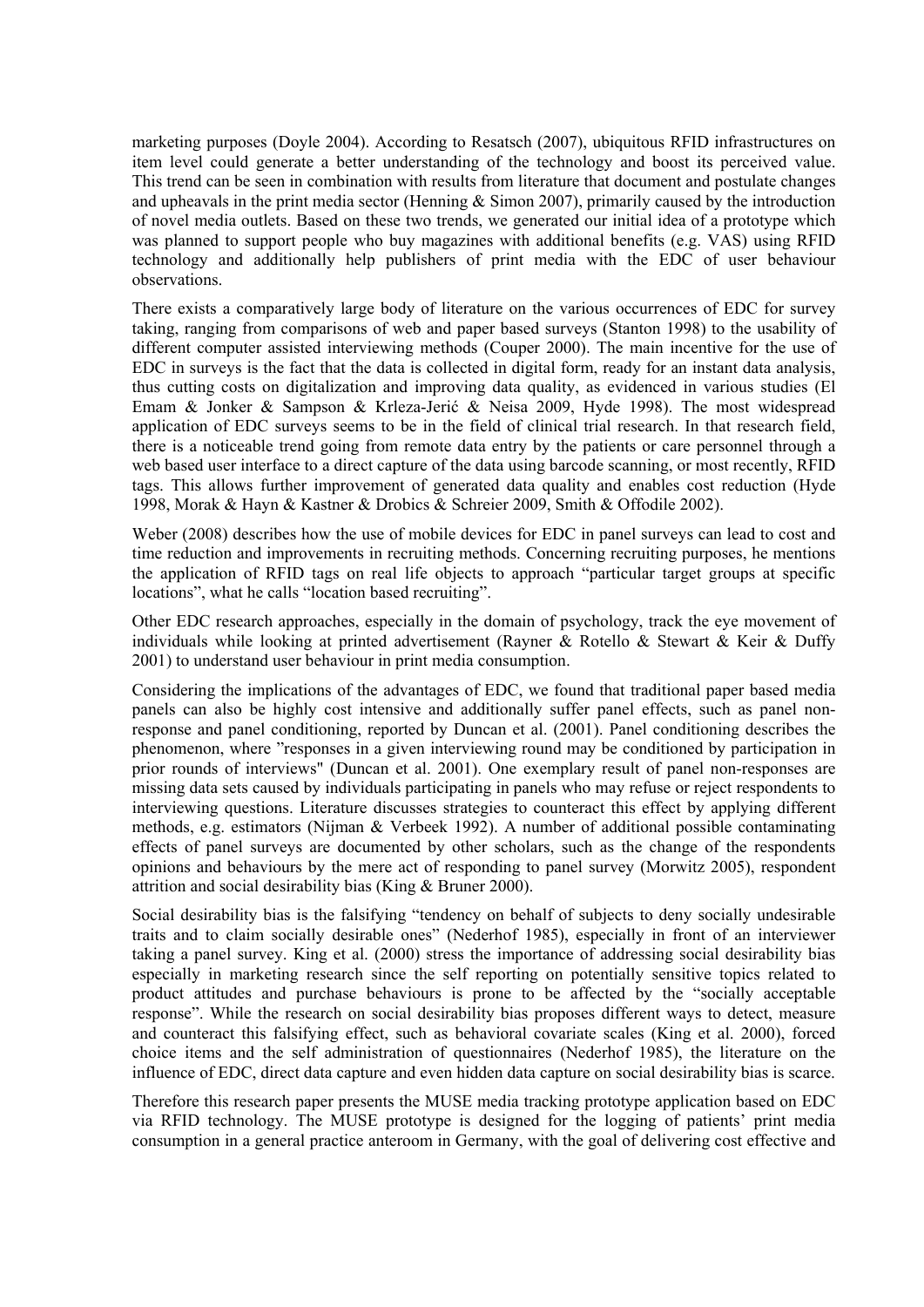bias free insights on user acceptance and consumption data to publishers in order to optimize print media consumption among readers and increase value of advertisement space based on reader data.

### **3 APPLICATION ENVIRONMENT**

For the specific use case we chose a Germany based mid-sized medical practice anteroom as a typical environment for print media consumption. We wanted an application environment in which readers have the choice of a variety of journals and which is frequented by a certain amount of different persons. Displaying print media (e.g. diverse types of magazines) in waiting rooms in German medical practices is a common method to ease the waiting time and pre-treatment period for the patients. Other possible application environments would include hair dressers' or an attorney's waiting rooms. As the medical practice offers a closed environment and usually bears a frequently changing, demographically diverse reader group, it was our desired study environment. The chosen prototype test environment additionally suits our motivation for the underlying study which is the evaluation and introduction of an approach on how studies on media consumption in the public space can be supported and realized by ubiquitous RFID technology concepts to overcome panel effects, inaccuracies and troubles in data collection processes.

Therefore magazines were equipped with RFID tags and exhibited to individuals waiting for their treatment on a table that was equipped with an RFID transponder reading device. The device was attached under the table board, so that the table did not differentiate in its physical characteristics (e.g. height, width and length measurements) from its unaltered form. Data on the magazines name and edition, as well as the location in which the print media was displayed to potential readers was saved on RFID tags, attached to the magazines, in order to facilitate a statistical analysis on media consumption, including name, type, reading time and space. A sequential description of the MUSE prototype functionality can be seen in Figure 1. The setup was designed to guarantee non-intrusive integration into the physical environment of public spaces (i.e. doctor's practice waiting room) to decrease alterations in media consumption. Nevertheless, due to ethical considerations, the patients were informed by multiple posters displayed throughout the medical facility that a prototype study on print media consumption was being conducted. This poster information included a short description on the utilized technology and chosen study environment and additionally carried information on participating institutes involved in the study with respective contact details. No attempt to identify the patients or gather any personal data of the patients apart from the anonymous print media usage was included in our first field study.



*Figure 1. Sequence of the MUSE prototype functionality (own illustration)* 

The MUSE prototype system detects when a potential reader takes a magazine from the table and accordingly also captures when the reader terminates the reading process by putting the chosen magazine back onto the table surface. Additionally, the prototype affords the fully automated logging of detailed reading duration data which can be transformed to table styled and graphical outputs (e.g. pie and bar chart diagrams) through an integrated statistical component.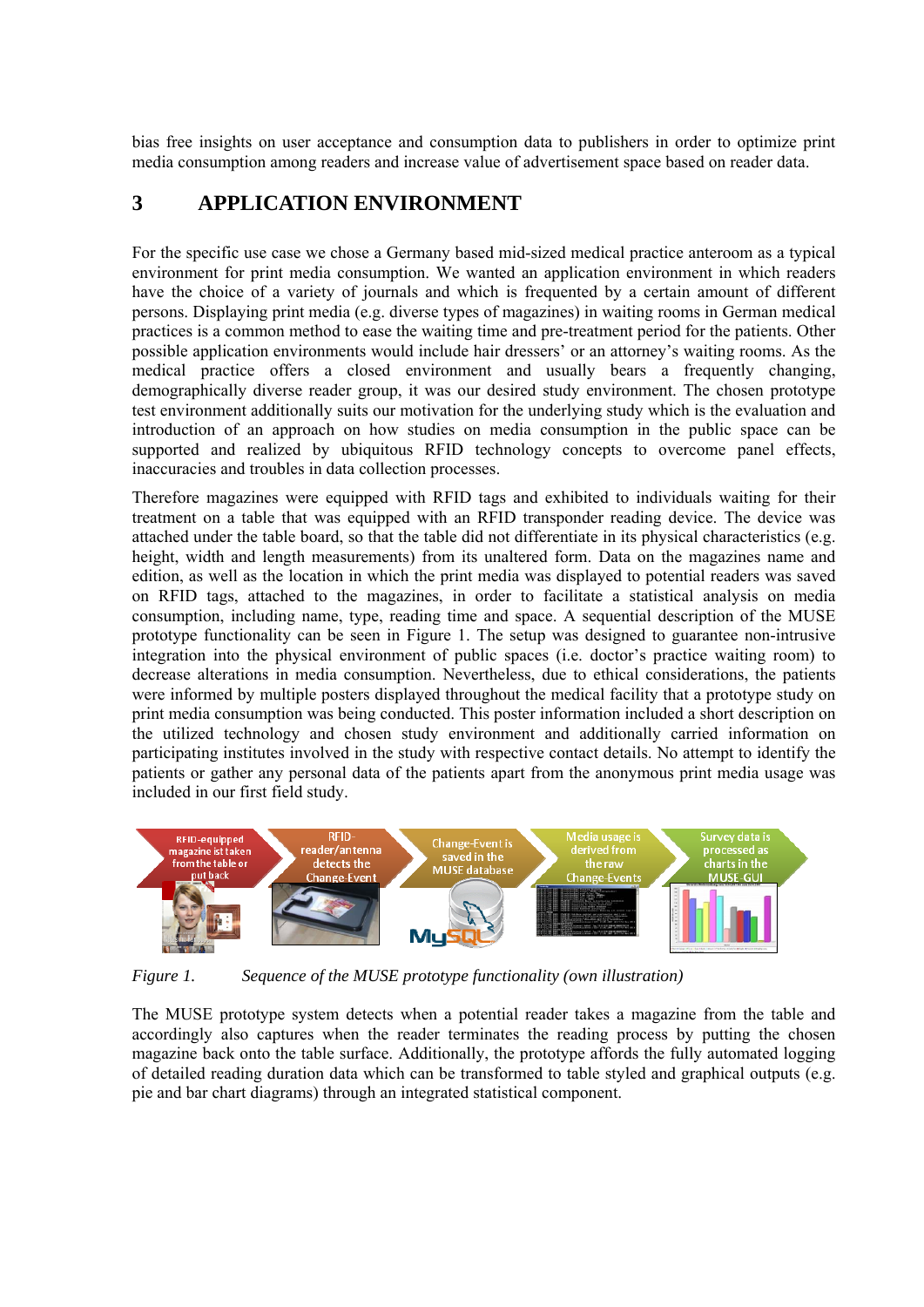# **4 TECHNICAL PROTOTYPE DESCRIPTION**

Regarding the hardware, the MUSE prototype system uses an RFID antenna to facilitate the detection of the RFID tags. This antenna functions in combination with an RFID reader that possesses a midranged WLAN module (wireless local area network). The MUSE software itself runs on a separate server with WLAN and internet access.

As shown in Figure 2, the RFID reader/antenna unit is controlled by a two-part software system that constitutes the MUSE prototype:

- *ReaderAp*: a standalone Java-application that realizes the data-retrieval from the RFID reader.
- *WebAp*: an application framework that is implemented as a JBoss Application Server with EJB3, including GUI elements based on HTML/Ajax and an integrated MySQL-database. It tracks and maps all the relevant RFID tag movements and allows the user to filter, aggregate and analyze that data on the fly.



*Figure 2. System architecture of the MUSE prototype (own illustration)* 

#### **4.1 ReaderAp**

The *ReaderAp* facilitates basic communication between the software system and the RFID reader, using Java libraries provided by the RFID reader manufacturer. It periodically requests an inventory from the RFID reader, containing all RFID tags within range. Whenever a change in the inventory occurs, the *ReaderAp* updates the database of the application server and triggers functions within the application framework if necessary. The physical communication between the RFID reader and the hardware that runs the *ReaderAp* is realized via a WLAN connection.

#### **4.2 WebAp**

The *WebAp* contains a middleware layer that allows cleansing the raw RFID tag events, reported by the *ReaderAp* and storing the data in an SQL database, as well as an application layer that provides business logic and functions to map the hardware domain (tags with unique ID numbers) to the application domain (magazine names). The *WebAp* also comprises a graphical user interface that allows easy administration and usage of the system as well as filtering, aggregation and analysis of the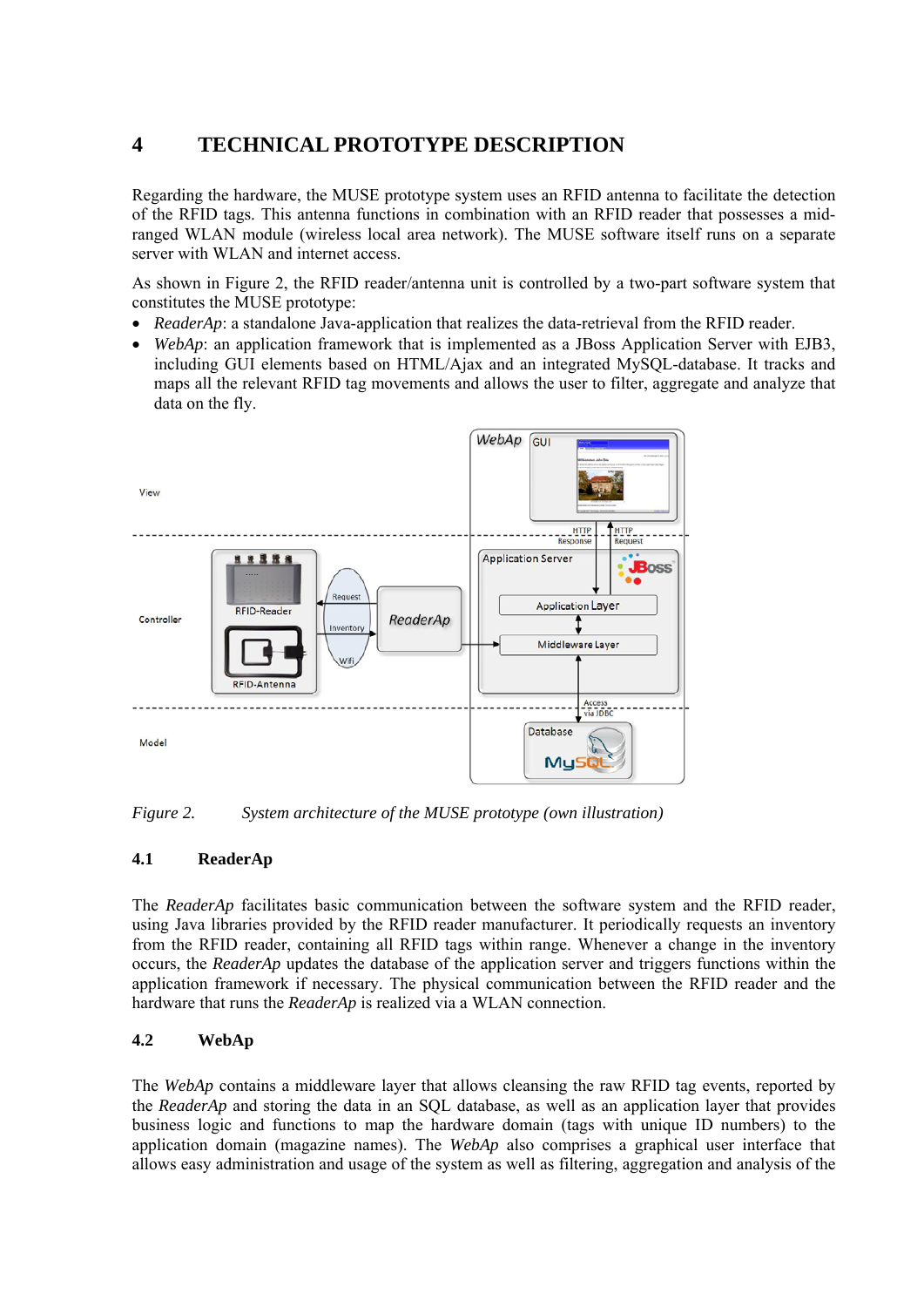collected data. For the purposes of data analysis, the GUI of the *WebAp* offers different, freely configurable diagram types that can be generated dynamically from the collected usage data. There are three different types of statistics that MUSE can compile: a) Summary, b) Trend analysis, c) Average.

The variables for the 'summary' diagram are the reading time or number of readers per magazine. The diagrams 'trend analysis' and 'average' require the user to define time segments (i.e. day, week, month, etc.) as an additional parameter. The diagrams can be viewed as either bar or pie charts in addition to the raw table format.

## **5 FIELD STUDY EVALUATION**

As previously noted, an initial field study was conducted with the MUSE prototype in a medical practice in a rural area near Berlin, Germany over the course of six weeks. During that time, approximately 1200 patients visited the medical practice and spent some time, typically reading magazines in the waiting room.

#### **5.1 Execution**

Thirteen different magazines were tagged with RFID tags and put on a central table in the anteroom of the medical practice to be read by the patients. The central table was the only tray surface in the room, to avoid patients placing the magazines in a spot, where they would not be detected by the RFID reader, while not reading them. The magazines were swapped bi-weekly for a total of three times over the course of the field study, with their most recent edition.

Since RFID tags cancel each other out when they overlap even marginally, the tendency of patients to neatly stack the magazines when putting them back onto the table needed to be addressed. By applying two RFID tags to each magazine and arranging them in a specific iterating placing scheme, the chance was minimized, that both tags of a specific magazine would overlap with other tags, thus making the magazine undetectable. It was the desired goal of the field study to run the MUSE prototype system autonomously over the course of six weeks without direct maintenance, apart from swapping the RFID tags to the newer editions of magazines. This was possible, apart from a necessary reattachment of the RFID antenna after two days. However, the MUSE software needed to be updated and restarted remotely several times during the six weeks of the test run.

#### **5.2 Objectives**

The objectives of this field study were (1) a test of the technical feasibility, (2) an evaluation of the practicability, and (3) an assessment of the potential for future usage in panels:

- 1. Test of the technical feasibility of the RFID tag measurement. The relevant issue in this case was if the RFID reader/antenna unit was able to detect the 26 RFID tags on the magazines through the table with an acceptable error rate.
- 2. Evaluation of the practicability of the entire MUSE prototype system. In order for the proposed system to be beneficial in measuring print media consumption, both in the financial aspect and the avoidance of panel bias effects, the MUSE prototype system would have to be able to run stable and mostly autonomous in a well defined environment without attendance, aside from assembly, disassembly and remote data access. Furthermore, it needed to be assessed whether the MUSE prototype application concept was capable of gathering paper media usage data in the described setting. Additionally, we wanted to evaluate whether the provided data analysis tools in the *WebAp*-GUI were sufficient and suitable for panel-research.
- 3. Assessment of the potential of the MUSE prototype system to conduct panels on print media consumption without distortion from panel-effects. Since this first study was not set up as a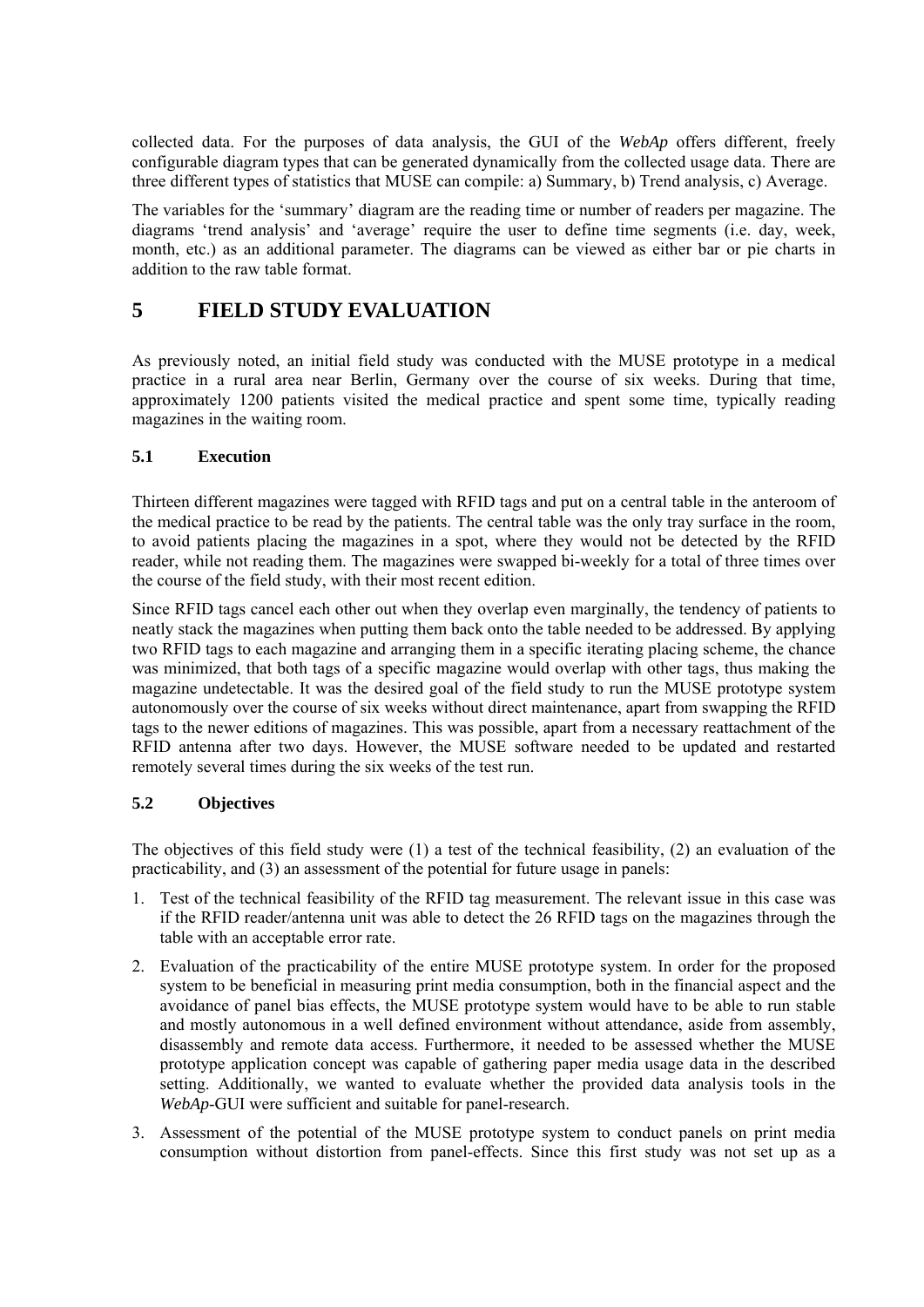comparative field study, we only estimated on this issue, based on the user acceptance of the MUSE prototype system.

### **6 PRACTICAL RESULTS AND LIMITATIONS**

We conducted several evaluations on a technological (technical feasibility), user (practicability) and company (panel) basis.

#### **6.1 Technical feasibility**

As a test of the technical feasibility of the proposed MUSE system, the mentioned field study was a great success. As previously noted, the MUSE prototype system was able to run almost autonomously over the course of six weeks without direct attendance. However, the RFID antenna needed to be reattached to the central table after two days of the test run, because the used adhesive tape turned out to be inadequate. The chosen RFID hardware proved to be a bit unstable and was prone to lose the WLAN-connection to the *ReaderAp* as well as to crash on occasion. This meant that the *ReaderAp* had to be manually restarted via remote access a few times during the field study, until it was updated with an auto-reconnect-feature.

As previously noted, the two RFID tags per magazine were attached in a specific placing scheme. This was done in order to minimize the chance of both tags of one magazine overlapping with the tags of other magazines, thus making them undetectable. At the first swap of the magazines with their most recent editions, the pre-fixed iterating placing scheme was changed to a randomized attachment of the RFID tags. This resulted in a drastic drop in the rate of detection by the RFID hardware. Some magazines seemed to be fairly undetectable with the randomized tag placement. This shows that a strategic placement of the RFID tags on each magazine is necessary to enable an acceptable rate of detection by the used RFID hardware.

The field study showed that the used RFID hardware in combination with the *ReaderAp* was able to detect the 26 RFID tags (if applied strategically) with a high accuracy and very low error rate. This estimation was deduced from the fact that a) almost no magazine was absent from the RFID-equipped table during the night time or weekends and b) almost no magazine was read an excessively long time (more than 120 minutes) during practice hours. This absence of erroneous media usage data implies a very high accuracy of RFID detection in a field setting, especially when contrasted to the trial run with the random RFID tag placement. A very high scanning frequency turned out to be beneficial in respect of RFID tag detection. The best outcome was achieved by scanning every 10 milliseconds and combining the corresponding results to a single readout per minute.

In a later iteration of the MUSE prototype application, the parameters maxReadTime, minReadTime, minHour and maxHour were integrated into the *ReaderAp* to automatically disregard falsifying, implausible media usage detections. A minimal reading time of one minute was determined to disregard the removal and immediate replacing of a magazine onto the table. The other parameters were integrated to automatically disregard excessively long magazine reading times or reading times during off-hours. While these false readings predominantly occurred during the trial run with the randomized RFID tag placement, they can still occur with the strategic placing scheme, e.g. when a magazine is put right on the edge of the table and therefore should be actively disregarded by the MUSE prototype system. It should also be noted, that we did not achieve complete automation of the entire data capture process, since new magazines still needed to be equipped with RFID tags manually and the MUSE system needed occasional software (remote) and hardware maintenance. However, prototypes show that it is possible to automatically integrate RFID tags in a magazine production process with inlays.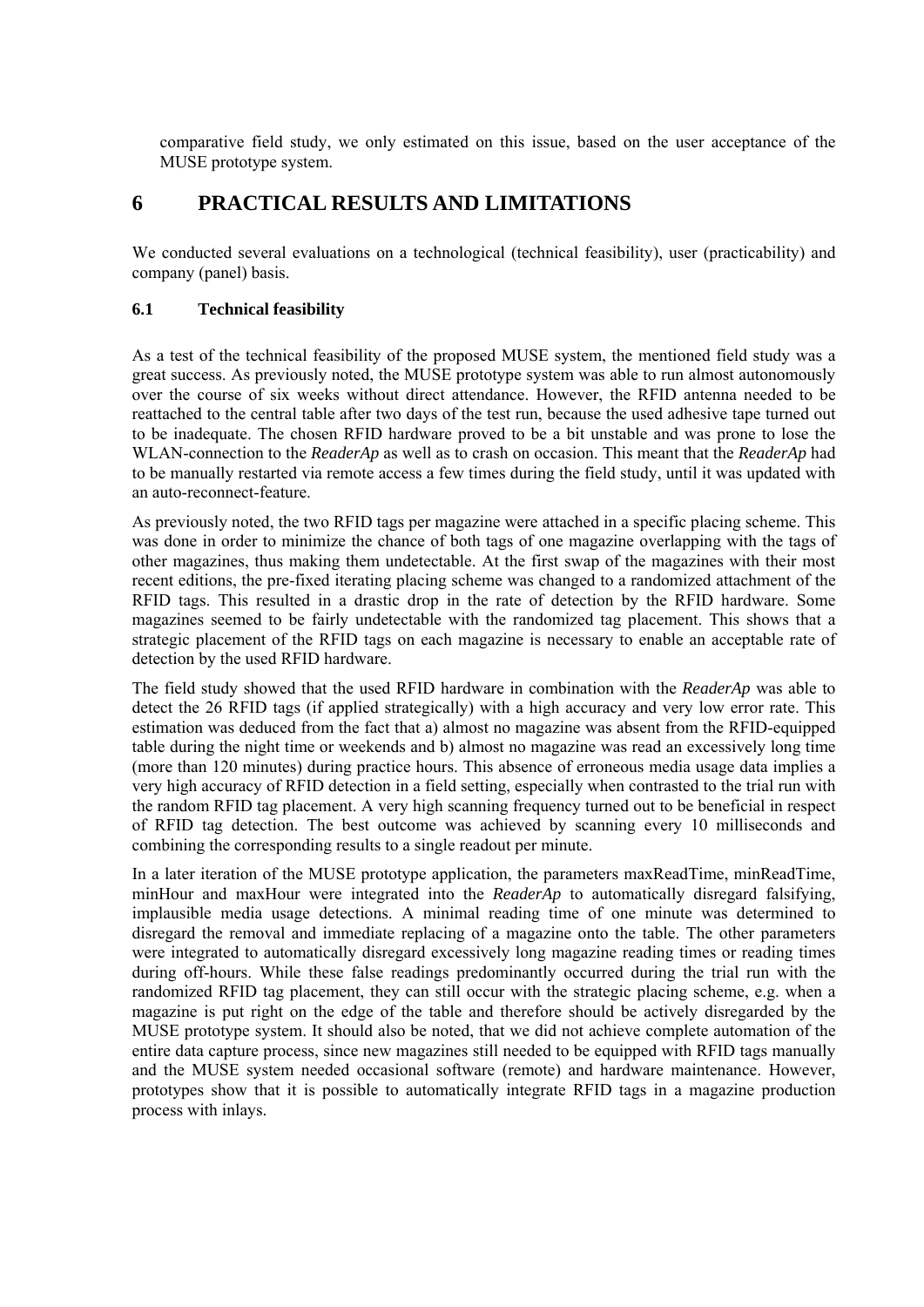#### **6.2 Evaluation of the practicability**

The field study took place in a rural area in Northern Germany. The practicability relates to (1) the practicability to apply the setup in the medical practice, (2) the user acceptance, and (3) the feedback of the staff:

- 1. Medical practice feedback: It takes approximately half a day to equip a medical practice with everything needed to conduct the field study. As previously mentioned, there must be a process in which an assistant must make an effort to bring out and tag new magazines from time to time. In our setting, there was no support with cameras or spectators who could have spotted distorting effects, such as magazines that were not placed back on the table. Such a setup would reduce practicability in a medical practice, but presents a possibility to verify the MUSE prototype application. If this approach is taken to validate the MUSE application data, obviously all patients need to be informed of the fact that their movements are recorded and be given the choice to reject. The constant video surveillance might have an effect on the actual media usage of the patients, but that effect would be irrelevant for the mere validity testing of the MUSE prototype. For other locations, such as a participant home, the whole MUSE setup would not be practical – mainly due to the change in reading processes: a user needs to put the magazine back to a certain location – that might or might not disturb actual reading behaviour. A future solution should bear that in mind and pursue a near body reading mechanism (e.g. in a watch).
- 2. User acceptance: As already noted, during the field study, we attached posters to the wall that explained the study setup and what the RFID tags are used for. There have been few questions and no complaints throughout the whole study duration concerning the RFID tags. Therefore, we assume that the visitors in the medical practice were not aware of the technology. In an urban setting, such as a big city practice, there might have been more conscious and skeptical patients who would have asked about the setup.
- 3. Staff feedback: According to statements of the medical practice's employees, the feedback of the few patients that asked about the MUSE field study was positive and there were no complaints about it. The medical practice's supervisor also stated that the RFID-tagged print media offering was received continuously well by the patients throughout the field study. These combined observations imply a high acceptance of the MUSE prototype technology by the patients and therefore allow a positive assessment about the potential of the MUSE system to avoid distorting panel effects.

Aside of these practicability issues, there were several challenges figured out in the study when it comes to user behaviour:

- The MUSE prototype in its current state can only detect the presence or absence of certain magazines from the tray surface equipped with an RFID reader. It is assumed, that these absences correlate with the time that a magazine is read. There are however certain situations, where this is not the case: multiple magazines are taken by a patient at once, the magazines are not put back onto the proposed tray area after reading, but for example onto another chair or magazines are stolen from the collection.
- Interpreting these situations as reading time of a magazine would significantly falsify the result of the automated panel.
- The MUSE prototype system is by design unable to map the identity of a reader to a reading process, and thereby unable to enrich the panel results with demographic data.

The issue of magazines not being put back onto the RFID reader equipped table might be circumvented by, for example, putting RFID readers underneath the seats and all other remaining tray surfaces in the waiting room as well, assuming that a magazine is not read while lying on a tray surface. The issue of magazines not actually being read when taken from the RFID reader equipped table however is inherent in the design of our automated panel system. Resolving this issue would require the active participation of the reader, thus potentially negating one main advantage of the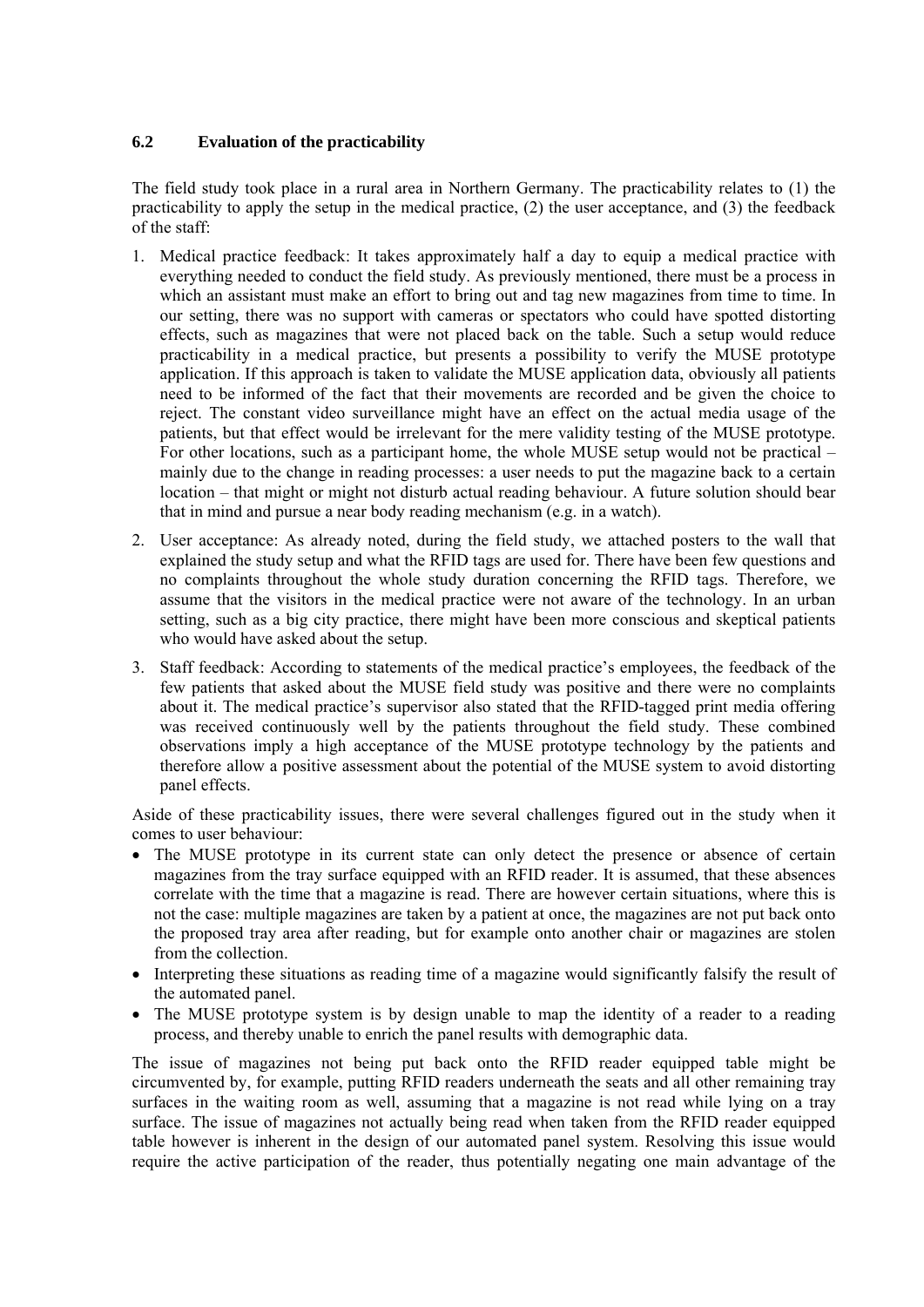MUSE system – the avoidance of contaminating bias effects. The profiling of the readers (i.e. the collection of demographic data and mapping between a reader's identity and a reading process) in the context of our prototype system would also only be possible through the intentional, active reporting by the reader. From a technical perspective, a reporting could be integrated into the MUSE prototype system through the use of Near Field Communication-enabled mobile telephones. NFC is a short ranged wireless communication standard that enables mobile devices, e.g. cell phones, to read RFID tags. Demographic data could be collected through traditional questionnaires. We speculate that a necessary participation of the reader could be motivated in this case through the offering of VAS, as it was devised in our initial idea of the MUSE prototype application. While the profiling of readers would certainly be beneficial to researchers and publishers, the mere reading data itself, collected by the MUSE prototype is easier to obtain, unaltered by panel effects and still quite useful. Additionally, it should be evaluated, whether a conscious self reporting by the reader on his print media consumption through the scanning of the attached RFID tags with an NFC enabled mobile telephone would have a direct, altering influence on it.

#### **6.3 Company (panel) evaluation**

Besides evaluating the MUSE prototype application from a users' perspective in a real life situation, we also addressed the benefits of the generated data for publishers or advertisers. Therefore we analysed the raw data, generated by the *ReaderAp* of the MUSE prototype application in respect of panel usage possibilities. The *WebAp* of the MUSE prototype application was able to extract numerous data sets regarding the usage of the thirteen available magazines in the medical practice during the course of the six week field study. An excerpt of this data can be seen in Table 1.

|                   | Total amount of readers | Total reading time in min. | Average reading time per reader in min. |
|-------------------|-------------------------|----------------------------|-----------------------------------------|
| MAG <sub>1</sub>  | 144                     | 2201                       | 15'17"                                  |
| MAG 2             | 120                     | 1722                       | 14'21''                                 |
| MAG 3             | 91                      | 1297                       | 14'15"                                  |
| MAG 4             | 110                     | 1478                       | 13'26"                                  |
| MAG 5             | 144                     | 1999                       | 13'53"                                  |
| MAG 6             | 127                     | 1739                       | 13'41"                                  |
| MAG 7             | 36                      | 504                        | 14'00"                                  |
| MAG 8             | 96                      | 912                        | 09'30"                                  |
| MAG 9             | 86                      | 1313                       | 15'16"                                  |
| MAG 10            | 86                      | 1384                       | 16'05"                                  |
| MAG <sub>11</sub> | 69                      | 764                        | 11'04"                                  |
| MAG 12            | $\overline{3}$          | 15                         | 05'00"                                  |
| MAG <sub>13</sub> | 127                     | 1706                       | 13'26"                                  |

*Table 1. Key figures, gathered by the MUSE prototype during the field study (own table)* 

As previously noted, the *WebAp* of the MUSE prototype application was able to dynamically compile various types of statistics from these data sets and display them as diagrams through the GUI, including trend analyses (as seen in Figure 3) and averages (as seen in Figure 4). Table 1 shows that there are significant differences in the number of readers (see highlighted table cells). MAG 1 to 3 are well known "brands" in the German magazine sector whereas the least wanted magazine (MAG 12) was a free, medicine sector-specific magazine. One interesting outcome is that the data does not indicate a relation between duration of reading time and the number of readers. The average reading times were very similar for the different magazines (12 min 89 sec average). This indicates that once a magazine is in the reader's hands including the time spent reading it is rather identical, assuming the waiting time of the patient is sufficient. From an evaluation perspective, it was possible to compile and visualize summaries, trends and also averages of media usage. Additionally, the collected data allows for a more in-depth analysis (readers/day, specific reading times, best magazine, etc.) and thus provides important insight for publishers and their advertising customers.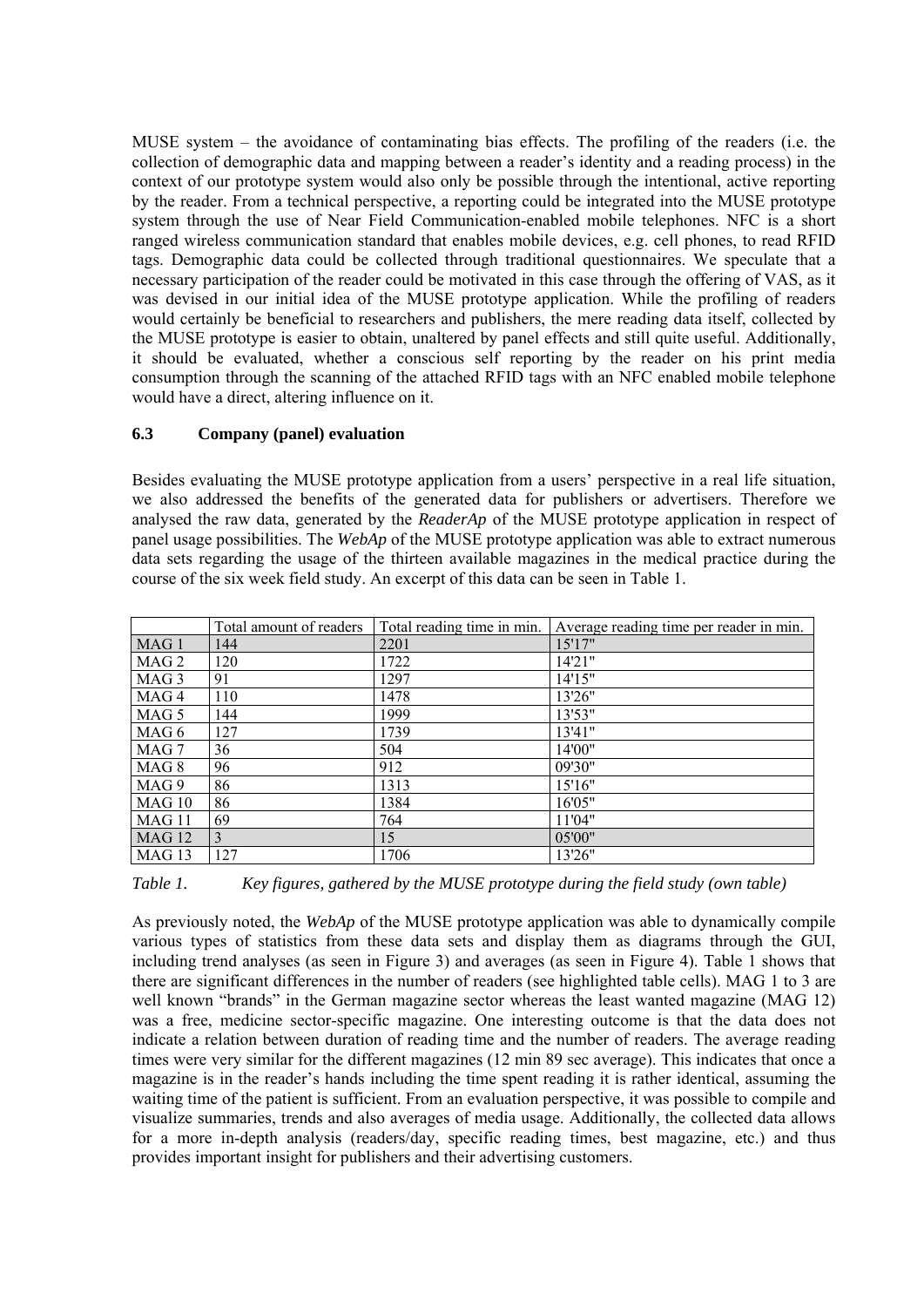It became clear for example, that some magazines are read more frequently during specific time periods throughout the day. This knowledge would help advertisers to use the data to specifically add their advertisements based on a more thorough evaluation of reader behaviour. For example: a coffee manufacturer could place his advertisement in those magazines that are read in the morning. Therefore it becomes more likely that a user perceives his advertisement and converts his actual behaviour accordingly. Fogg (2003) for example stresses in his research on persuasive technology the importance of choosing the right time to make suggestions on behaviour change in order to achieve a maximal effect - a technique he calls the "kairos effect".



*Figure 3. Exemplary trend analysis of total reading time in two-week sections (own illustration)* 



*Figure 4. Average reading time per day of all thirteen magazines (own illustration)* 

To gain further valuable insight on media usage, a panel conducted with the MUSE prototype application could also be correlated with the actual locations of the prototype setup (medical practice, hair dresser, etc.) – with this data, publishers and advertisers can make more informed decisions on advertisement placing.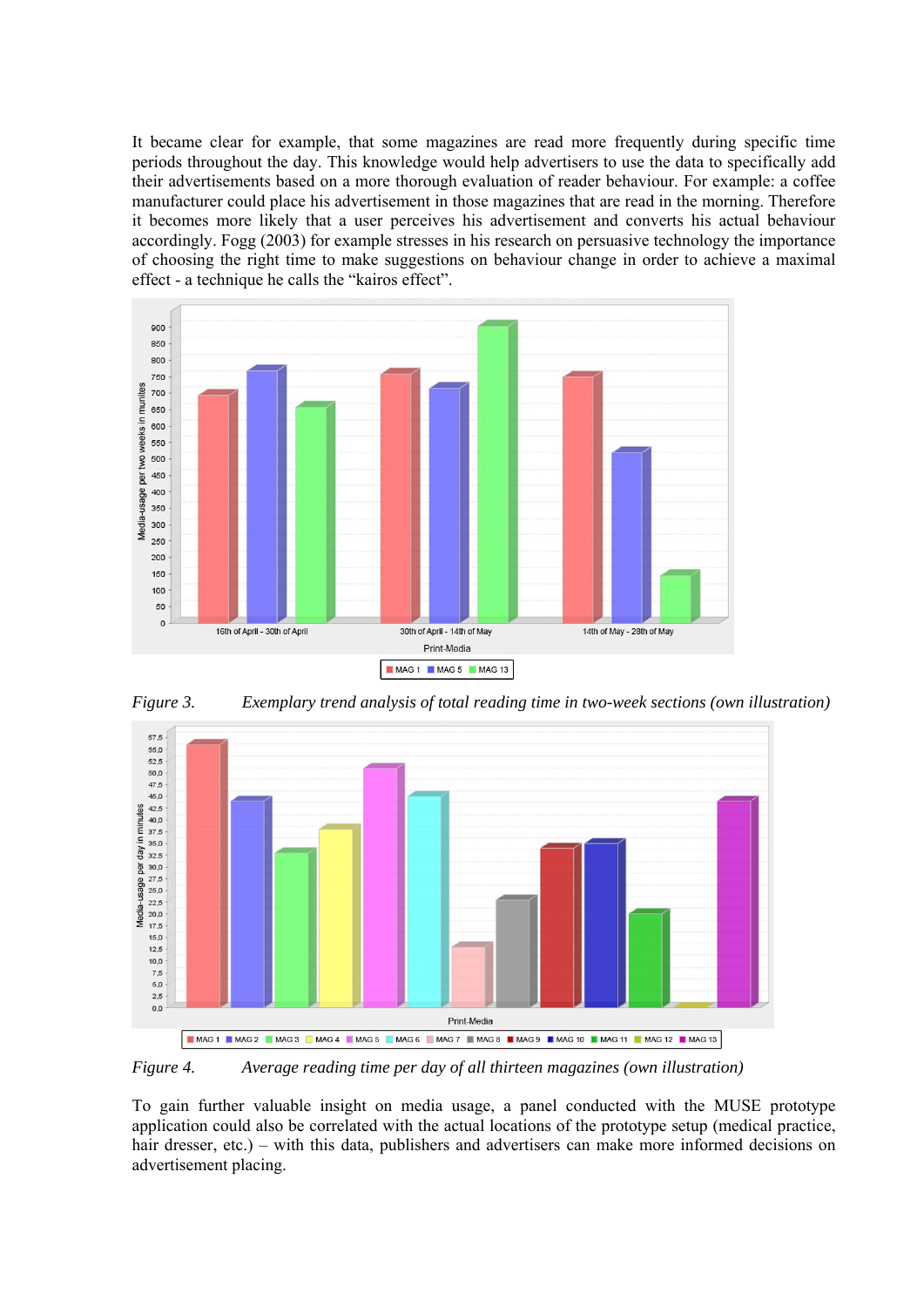## **7 CONCLUSION AND FUTURE WORK**

This research paper describes development, implementation and evaluation of an application prototype that allows the automated electronic capture of media consumption data in supportive environments using RFID technology. The field test allows assessing the technical feasibility, practicability and panel usage possibilities of the proposed concept and the MUSE system. The field study shows that the RFID technology holds a great potential for partially automated media usage panels from a technical perspective. In the well defined environment of a medical practice waiting room, the MUSE system was able to run mostly autonomous and therefore cost efficient over the course of six weeks, while detecting the usage of a limited amount of print media items with more than adequate accuracy.

The evaluation of the practicability of the MUSE prototype application shows that the concept of equipping tray surfaces with RFID readers and print media with RFID tags allows detailed estimations on print media consumption. However, whether a print media item is actually read while it is held by an individual cannot be discerned. A subsequent study could identify if there is a significant difference in accuracy between the estimation of print media consumption with the MUSE prototype and the real print media consumption, surveyed by traditional panel methods. Additionally, the integration of small, NFC-enabled mobile devices into the prototype system could increase the data quality in that respect and allow the aggregation of demographic data, provided that the user can be motivated to actively participate. This motivation could be achieved by offering VASs to the users. The initial observations on the acceptance of the MUSE prototype by the participating patients suggest that the RFID technology is perceived as highly non-intrusive. This suggests that the deployment of the MUSE prototype has a minimal, if any influence on the print media consumption of the monitored patients and accordingly, could enable the aggregation of consumption data without the possible contaminating effects of panel surveys, like social desirability bias. The patients might have been aware of the prototype system during the field study, but their intended real life purpose while consuming the print media was passing the waiting time during a visit to the doctor, not the media consumption itself, as it would have been in a laboratory setting. Future research needs to be conducted on how the detection accuracy scales with a significantly increased number of (print) media items. Scaling the RFID hardware accordingly, either by increasing the number of RFID tags per magazine or by employing more RFID readers per monitored tray surface area, might be necessary to compensate in that respect.

From a market research perspective, the MUSE concept shows significant potential for the electronic capture of media consumption data. The field study of the MUSE prototype illustrates that it is possible to capture true, unaltered consumer behaviour, e.g. the actual number of readers per print media item with RFID technology in a real world setting.

These initial observations and implications need to be verified with a comparative study, exploring the difference between data, collected with the MUSE prototype and with traditional panel-methods, such as multi-scale surveys. A longitudinal comparative multi-setting study could help in extending the capacity of the findings. Furthermore, we aim to assess the portability of the MUSE concept to different application environments, like e.g., newsstands as the point-of-sale of print media or libraries. This will then bring our research back to the initial idea of allowing VASs for the (print) media consumers.

### References

- Couper, M. P. (2000). Usability Evaluation of Computer-Assisted Survey Instruments. Social Science Computer Review, 18 (4), 384-396.
- Doyle, S. (2004). Auto-ID Technology in Retail and Its Potential Application in Marketing. Journal of Database Marketing & Customer Strategy Management, 11 (3), 274-279.
- Duncan, G. J., Neil, J. S. and Paul, B. B. (2001). Panel Surveys: Uses and Applications, In Int. Encyclopedia of the Social & Behavioral Sciences, p. 11009-11015 Pergamon, Oxford.